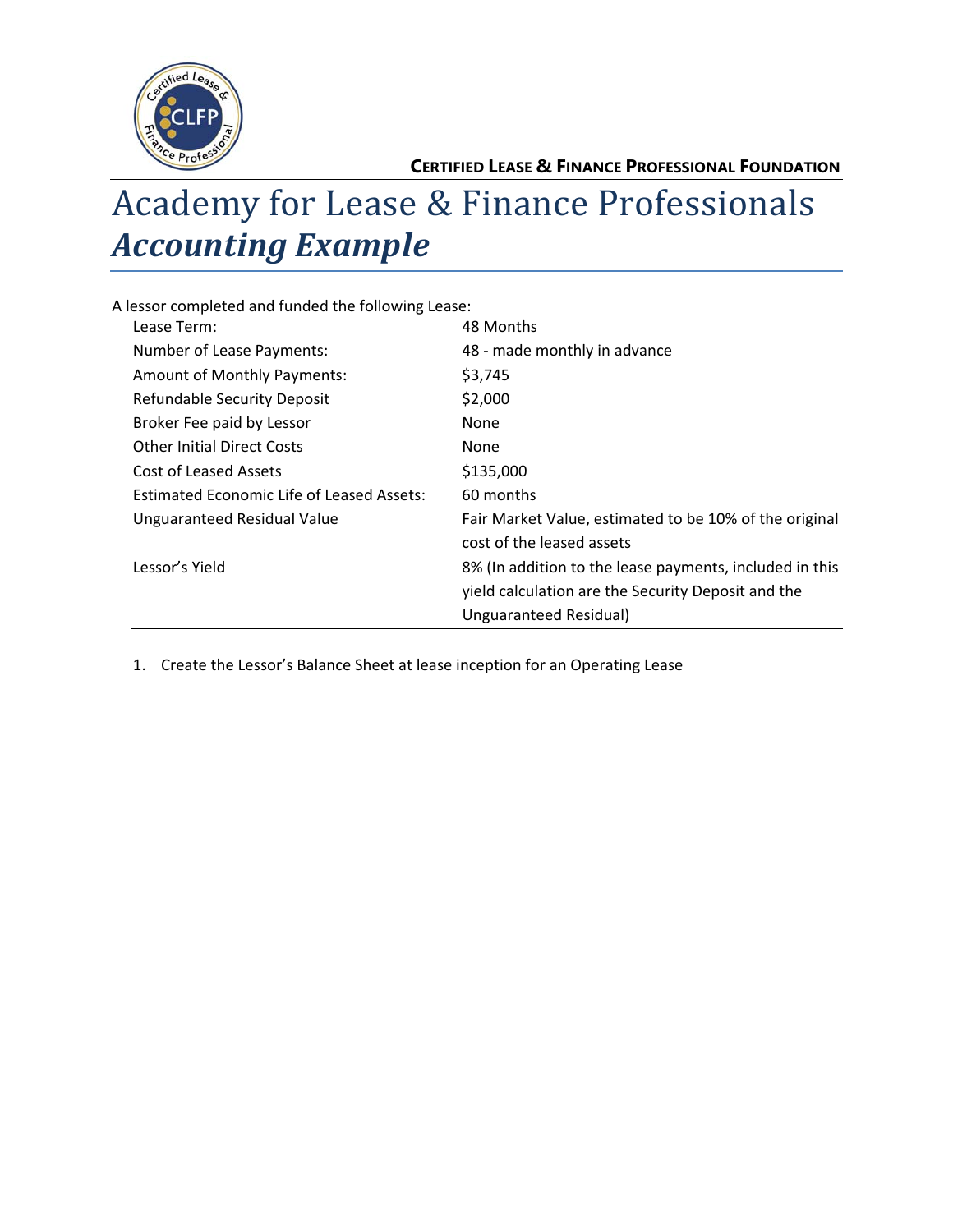

#### **CERTIFIED LEASE & FINANCE PROFESSIONAL FOUNDATION**

2. Create the Lessor's Income Statement at the end of month one for an Operating Lease

3. Create the Lessor's Balance Sheet at lease inception for a Sales-Type Lease

4. Create the Lessor's Income Statement at the end of month one for a Sales-Type Lease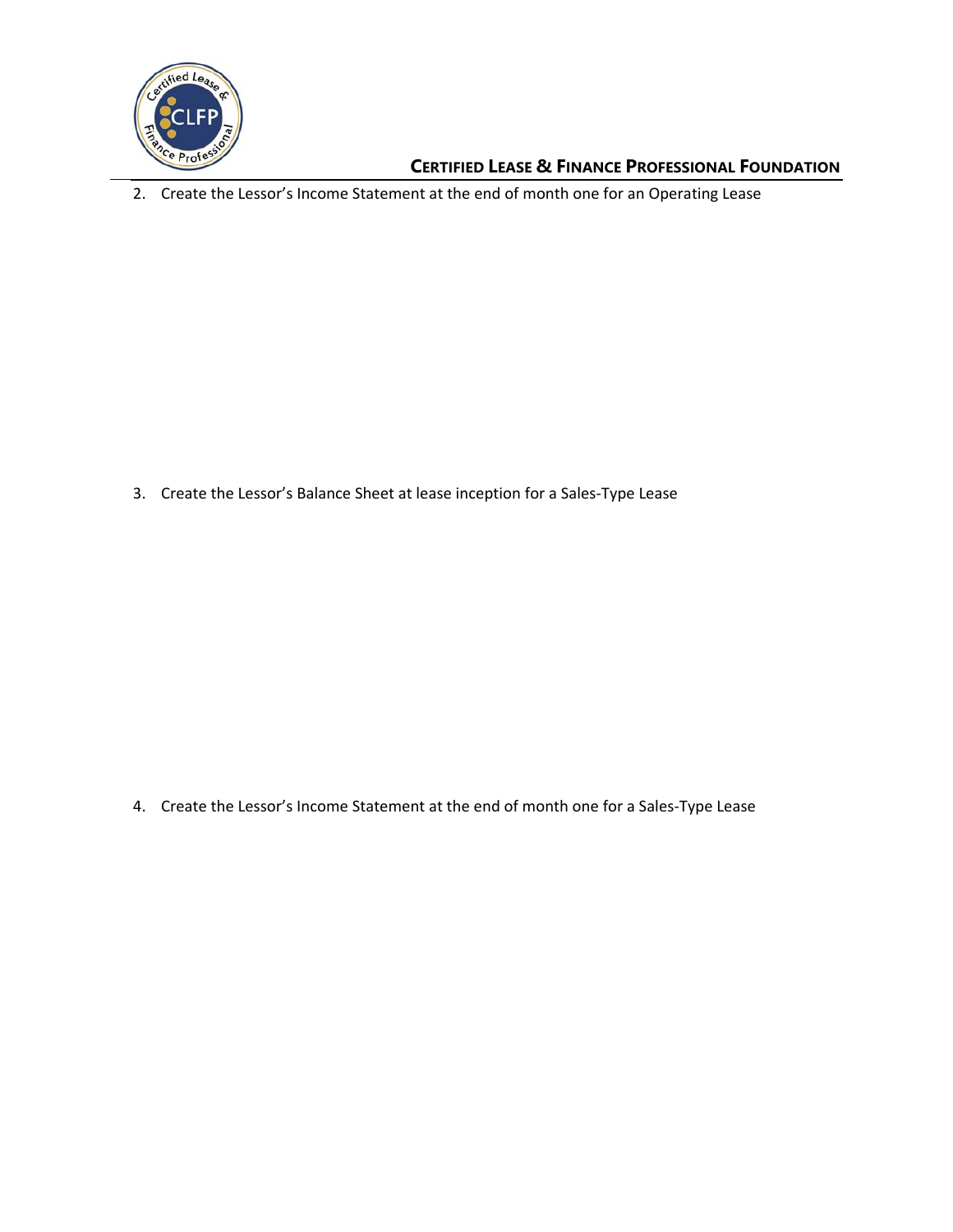

#### **CERTIFIED LEASE & FINANCE PROFESSIONAL FOUNDATION**

## **1. Lessor's Balance Sheet at lease inception** *(Operating Lease)*

| ASSETS: |                              |         |                             |
|---------|------------------------------|---------|-----------------------------|
|         | Cash                         |         | $5,745$ $(53,745 + 52,000)$ |
|         | Leased Equipment             | 135,000 |                             |
|         | Less Depreciation            | 0.00    |                             |
|         | <b>TOTAL ASSETS</b>          | 140,745 |                             |
|         | LIABILITIES AND EQUITY:      |         |                             |
|         | <b>Security Deposit</b>      | 2,000   |                             |
|         | <b>Advance Payment</b>       | 3,745   |                             |
|         | Equity                       | 135,000 |                             |
|         | TOTAL LIABILITIES AND EQUITY | 140.745 |                             |
|         |                              |         |                             |

### **2. Lessor's Income Statement at end of month one** *(Operating Lease)*

INCOME:

Rental Income 3,745.00

EXPENSES:

Depreciation 2,531.25 (135,000 – 13,500 (unguaranteed residual))/48 months

NET INCOME 1,213.75